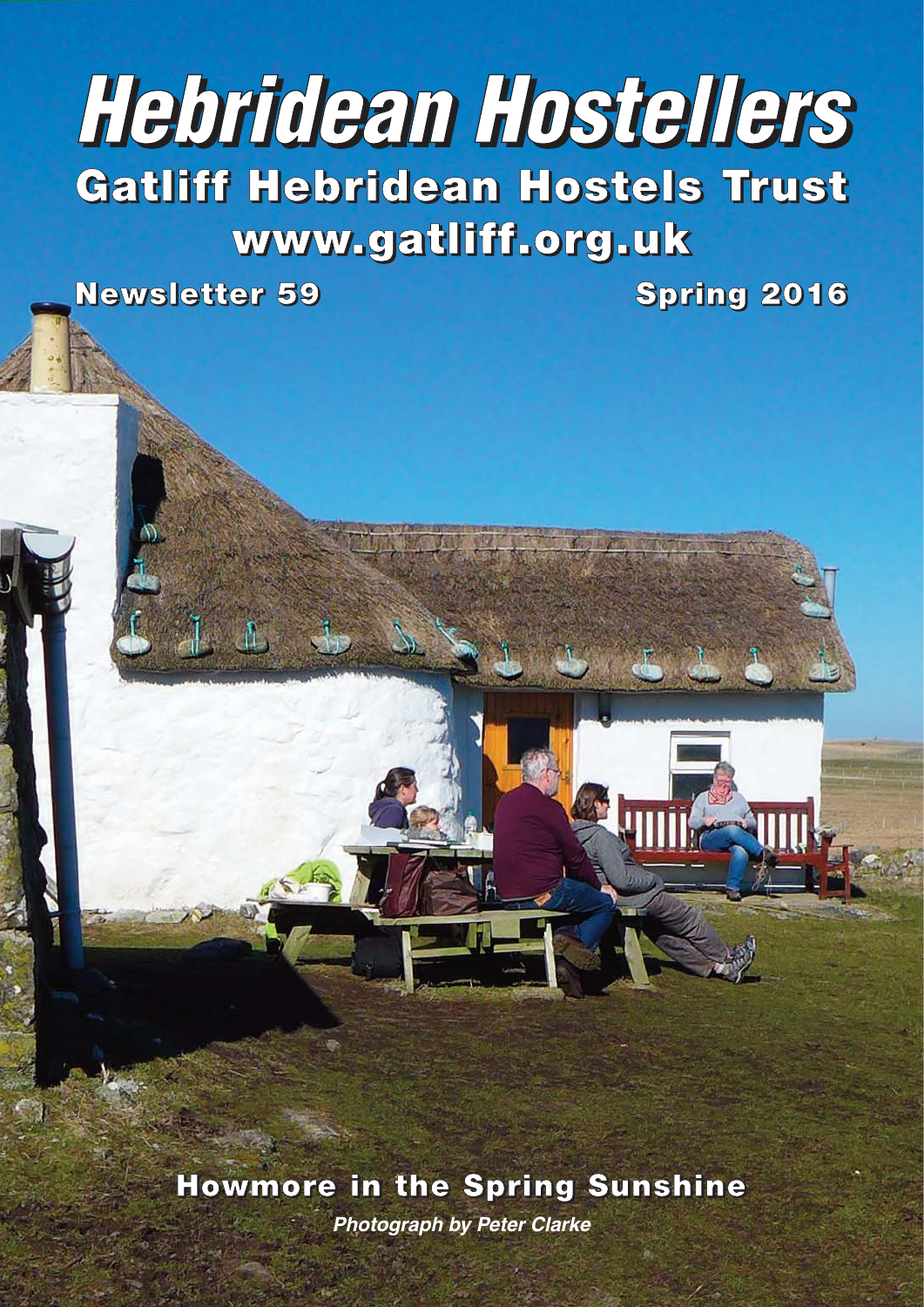# **The Howmore Appeal**

Peter Clarke, the Chairman writes: The Howmore appeal is complete. We have raised the whole of the £47,000 required to help fund the improvements at the hostel. Thank you to all our donors and members for their generous gifts.

Owing to the flow of funds over the past three years we have been able to maintain a steady pace of work at the hostel. The latest task has seen the Common Room roof renewed.



The New Roof at Howmore by Peter Clarke

### **Howmore More Accessible**

Details of CalMac's Summer sailings from Mallaig to Lochboisdale, South Uist have been published. This improved service, the upgraded road from Fort William and the rail link from Glasgow make Howmore more accessible.

The introduction of the 2016 Summer timetable means that Lochboisdale will no longer be served from Oban. Instead there will be a seven-day service to and from Mallaig. On Monday to Saturday the boat departs at 17:30 from Mallaig (arrival 21.00); on Sundays at 15:00 (arrival 18.50). The departure time from Lochboisdale is 07.00. South Uist bus services do not currently connect with these sailings.

Rail connections from Glasgow Queen Street are possible, except on Sundays, with the 08:21 train reaching Mallaig at 13:34, although timetable changes will be in place after 8 August. Magnificent scenery is a feature of this route.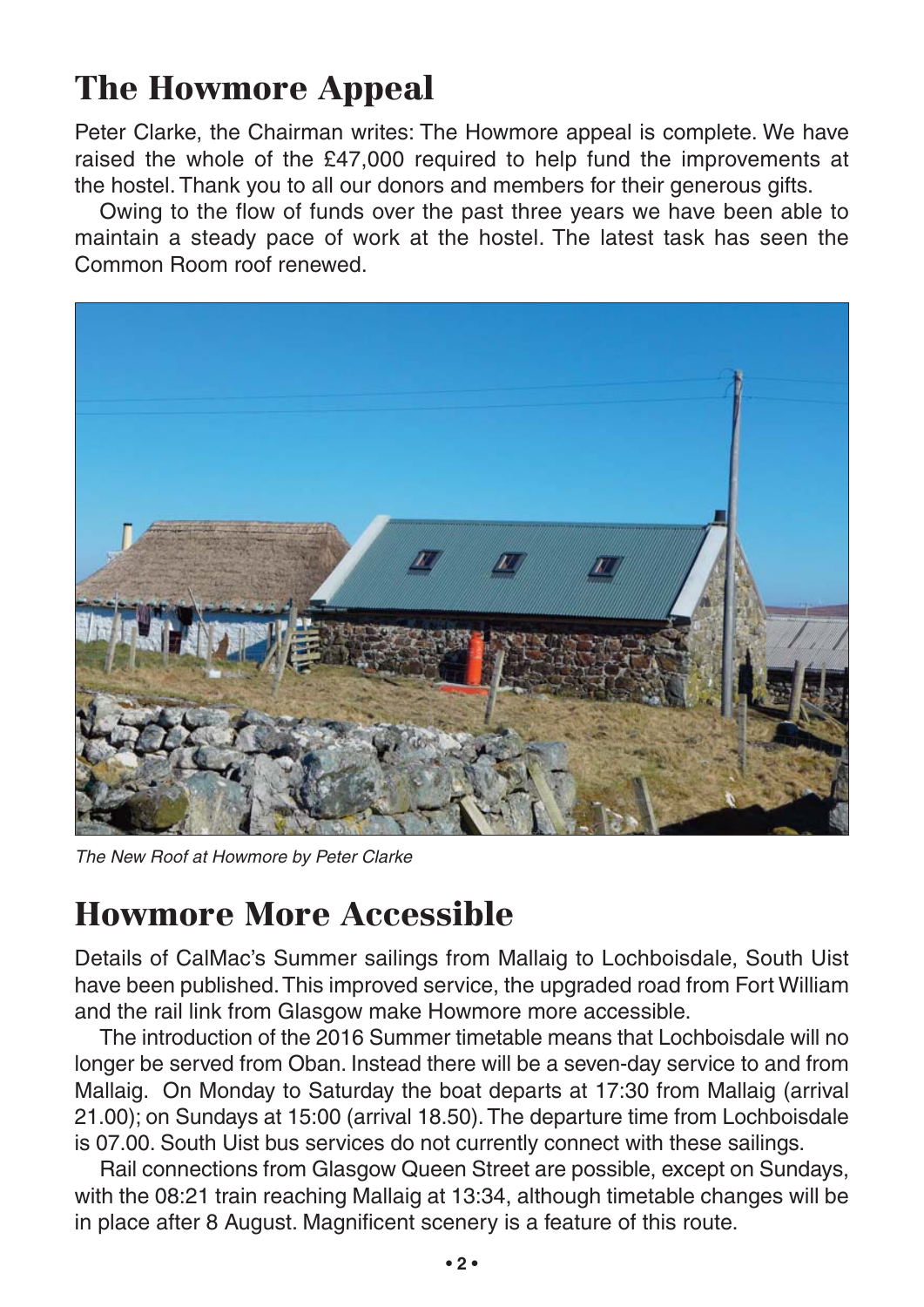# **Work Party**

At the heart of all hostels there are always maintenance issues and plans for improvements. John Joyce, GHHT Project Manager is adept at coming up with solutions. His unstinting efforts have brought many improvements to our hostels, both those seen and those unseen (e.g. improved electrical wiring). He leads a Work Party beginning on Monday 25 April for two weeks. If you feel able to assist in any way - with basic labour or trade skills - please contact him.

When the road came to Rhenigidale, we were required to fence off the grounds around the hostel. Before that most of the immediate land was open and subject to casual grazing. Since then a more varied plant life has evolved, but it is now threatening to become unruly. Knowledge of local plant species or the enthusiasm to survey the site and have ideas about managing the grounds are needed.

### **Five-Year Business Plan**

Abraham Lincoln's remark - 'The best way to predict your future is to create it' - is easier said than done. The trustees of the GHHT have considered a detailed business plan compiled by John Joyce. It incorporates the fundamentals of running an organisation in a way that promotes safety, financial stability, investment of resources, employment of human skills and innovations as well as the appeal to existing and prospective hostellers. We look ahead to the beginning of 2020.

### **Postcards**

On the day in 1870 when postcards were first issued by the Post Office, some half-a-million people apparently went to St Martin's-le-Grand, Trafalgar Square, to send them. Julian Paren has just prepared a set of postcards that will be available free-of-charge at the hostels. The numbers involved will be small by comparison, but the project will be another way of putting us on the map.

### **Legacies and Bequests**

Many people have given much time, effort and donations during their lifetimes to support the hostels. Legacies and bequests follow this pattern of donating - either unrestricted gifts to help in the general sense or for specific ways of recalling a person's enthusiasms. Do consider these opportunities.

As the GHHT is a registered charity, legacies left in a will are a tax-effective way of enabling future generations to enjoy some of the assets created within present and past eras. We remember all our members who have given legacies by recording them in our annual reports.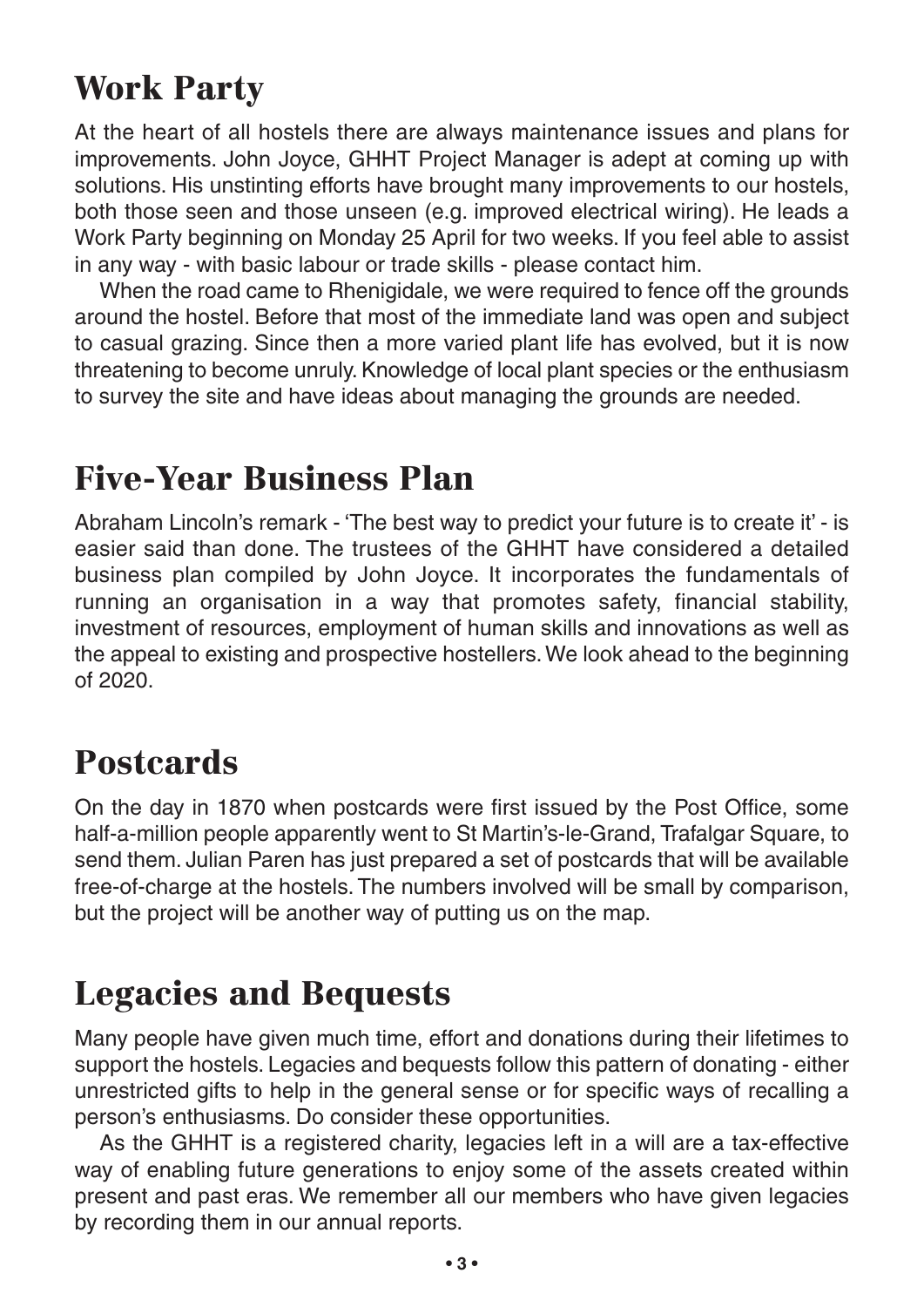# **The Rhenigidale Hub**

Readers of this newsletter probably need no introduction to either North Harris or one of its extremities, Rhenigidale. However, recommendations are needed to attract more people to a place with an exciting recent history and enticing scenery. It's where the challenge of going the distance should be rewarded by a sense of achievement and good company.

There has been a settlement here for generations, but the changes which started in the second half of the 20th Century have been remarkable. Few outsiders ever visited; the postman made deliveries and collections by walking a distance, in all weathers, on a zig-zag path; a metalled road was constructed in the 1980s; a telephone connection by radio came some years

before broadband arrived.

The approach to Rhenigidale is dramatic whether on that Postman's Path or from the junction high on the Tarbert - Stornoway road or, indeed, from the traditional route by sea through Loch Trollamarig. It is interesting to speculate how Herbert Gatliff, who first visited the Outer Hebrides in 1947, originally saw this remote outpost. What matters is



A Rhenigidale Perspective by Julian Paren

that it made an impact upon him.

The volcanic activities that forged this area of mountain and valley were evident in the crucible of landscape. Comparable human forces - of concept, passion and commitment - led Gatliff to take opportunities and found his first hostel here in 1962. He worked with residents and engaged the skills of his friends to re-model the crofthouse that remains the hostel to this day.

Now hostel-users have opportunities to experience staying in a very different part of Britain and of exploring the area around. Well-marked tracks can be taken to Tarbert and Mollinginish; trackless routes are evident along the edge of Loch Seaforth to Maraig; the ascent of Todun is a matter of following in the steps of others.

This is a place for encounters with the residents of the village and with fellowtravellers at the hostel. There was an occasion when a number of members of the committee were staying and three 'twitchers' arrived, having spotted their quarry some miles to the north. After supper, their telescopes were brought into use on the hostel terrace and the rings of Saturn were made visible. That was a new dimension.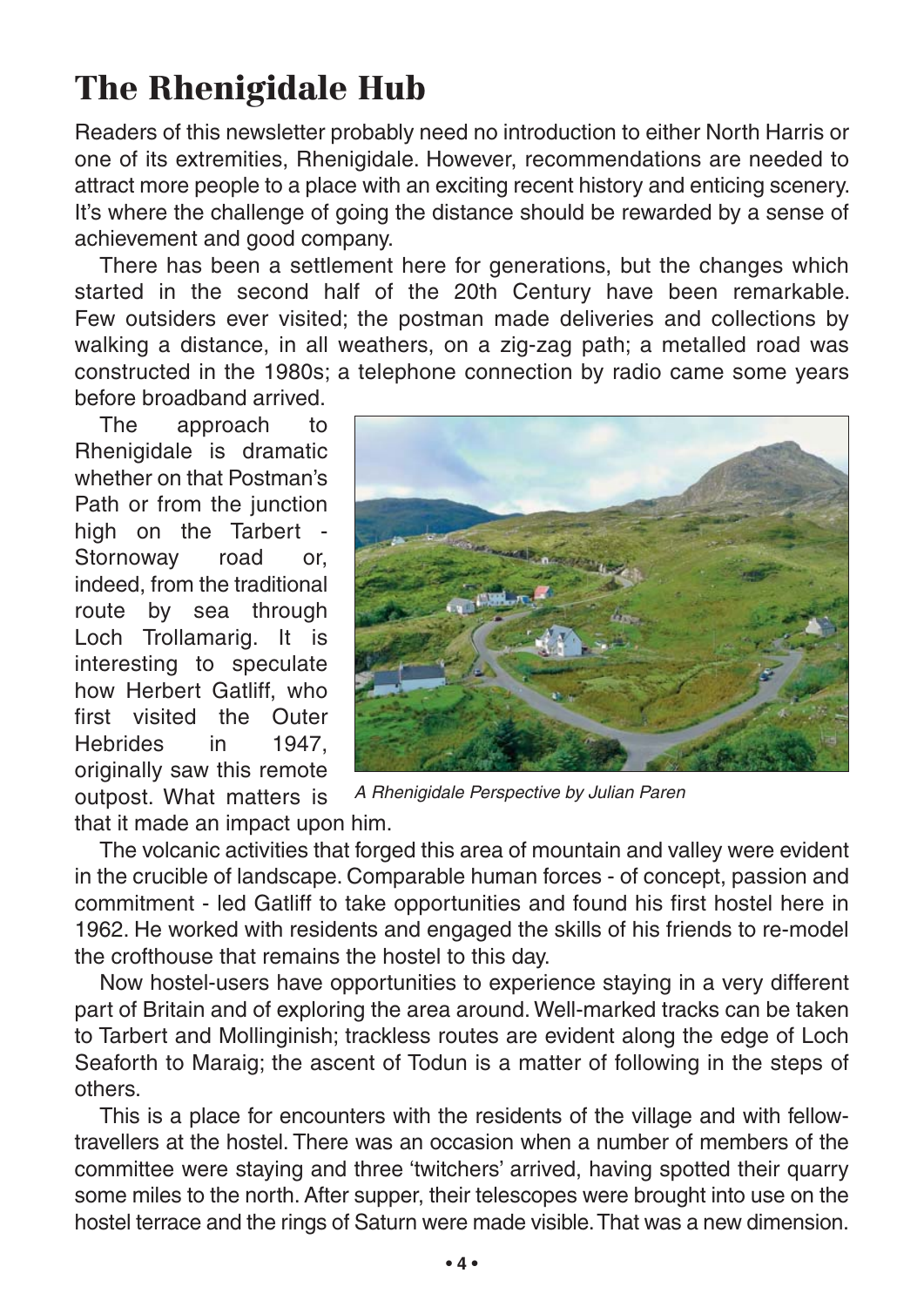# **The Berneray Circuit**

Berneray is an island of 2500 acres that is home to a community of 138 residents. The land rises to 305 feet, but is associated with a coastline that forms something of a circle. Occupation has been continuous since the Bronze Age, although the most significant event in its history was probably the opening of the Causeway in 1999.

The windblown sand has been bound by the natural fertilisers from grazing cattle. Ploughing has created a patchwork of fields - some with crops, others fallow. So central to the traditions is the husbandry of crofting customs. In 1987, Prince Charles took time out to live with and learn about the practices. It was appropriate that he formally opened the Causeway.'.

The Berneray Circular Walk enables visitors to look out to sea and inland to countryside. The former involves a sequence of stunning shores including the Western Beach, the images of which were inadvertently used to promote Kae Bae Beach, Thailand. The latter has the extensive Loch Bhrusda with its mute swans together with greylag, barnacle and brent geese.

Strong winds are evident, particularly in Winter, and it is not surprising that the Cladh Maolrithe standing stone has its lower eight feet underground. The Pictish square burial cairn at Ardmaree is described in the Museum of the Historical Society. The Church of Scotland, Post Office, Shop and Café are places where people congregate and gather.



Loch Bhrusda, Berneray by Julian Paren

The ease of getting to and from North Uist means that many residents work offisland. However, there are businesses that are based on Berneray. Do google the Birlinn Yarn Company for details of the products of the Sunhill croft - yarn and sheepskin - from pedigree Hebridean sheep. Alternatively to revive memories of the peaceful sounds and memories, search for 'Berneray Meditations'.

The hostel opened in 1978, soon after Herbert Gatliff's death, and has become the hostellers' favourite. It is not surprising for the seashore setting, lapping waves and convivial common room area fulfils the vision of its founder - to bring people together where they can cater for themselves in reasonable comfort, among good company in a memorable location.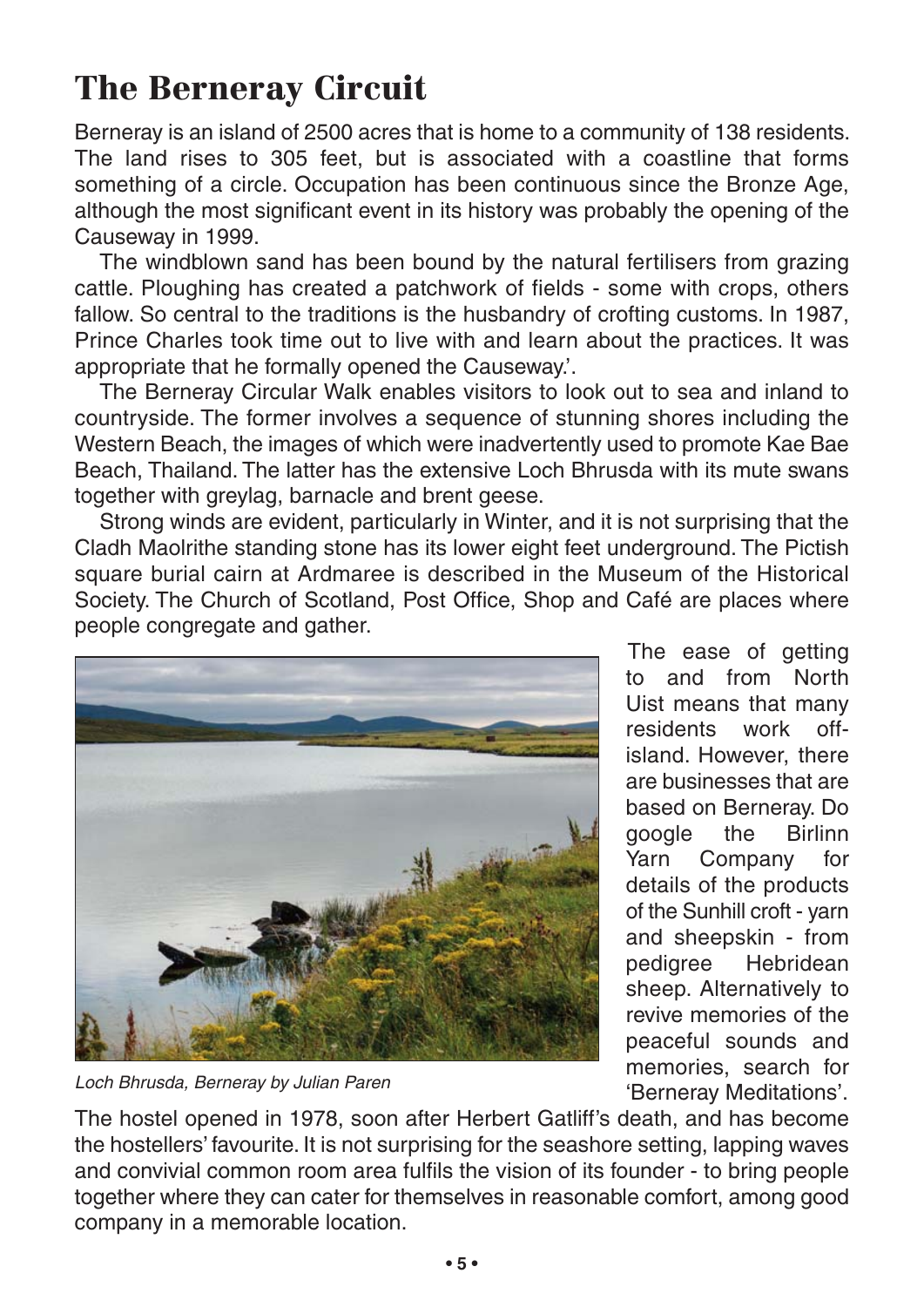# **Howmore for Machair and Mountains**

This year marks the 50th anniversary of the hostel founded by Herbert Gatliff with crucial help from Frank Martin. Actually Frank's papers show that he did all the work! The Trust has always had the support of the MacSween and MacDonald families, members of which are still involved with its running. It stands close to the Howmore road junction and the South Uist shore of the Atlantic Ocean as well as being on the Hebridean Way walking and cycling routes. More visitors will be stopping … and staying.

Changes in the hostel have made it increasingly more comfortable and the renovations to the kitchen, dormitories and roof are subjects of appreciative comment. The physical changes to its immediate landscape are watched closely by natural historians keen to observe evolving features of the machair, the lowlying grassland which translated from Gaelic means, 'the fertile plain'.

It has been constructed by shell fragments rolled by waves, further broken up on-shore and then formed into hillocks which become wind-blown. Seaweed has been deposited by crofters, but the soil resists holding fertilisers and so has limited agricultural scope. Annual coastal flowers and marram grasses proliferate. Major threats come from the sea, paradoxically its source.

In January 1993 a fierce storm eroded three metres or ten feet of the machair

along much of the South Uist coast. Comparable social upheavals have struck the locality. The Reformation saw the village becoming a Protestant enclave in a Catholic hinterland. The Church of Scotland, built in 1858, may not be in the centre of the village, but has a rare central communion table.

Visitors to the hostel



Heights above Howmore by Julian Paren

may well become 'pilgrims' in the immediate locality. Walking to religious sites dating from the 13th Century; venturing seven miles to the south and the birthplace of Flora MacDonald; going two miles north to the Loch Druidibeg Nature Reserve; crossing the island to the summit of Beinn Mhor and Allt Volagir, an unusual area of natural woodland; or taking in the Kildonan Museum for information and refreshment.

Howmore, like its sister-hostels, is secondarily a place to visit while travelling, but primarily it is accommodation of destination. It combines two functions - as a house-by-the-shore for relaxation; and as a focal point for activities giving opportunities for religious, social and natural history, hill-climbing and coastal walking, discoveries of fauna and flora.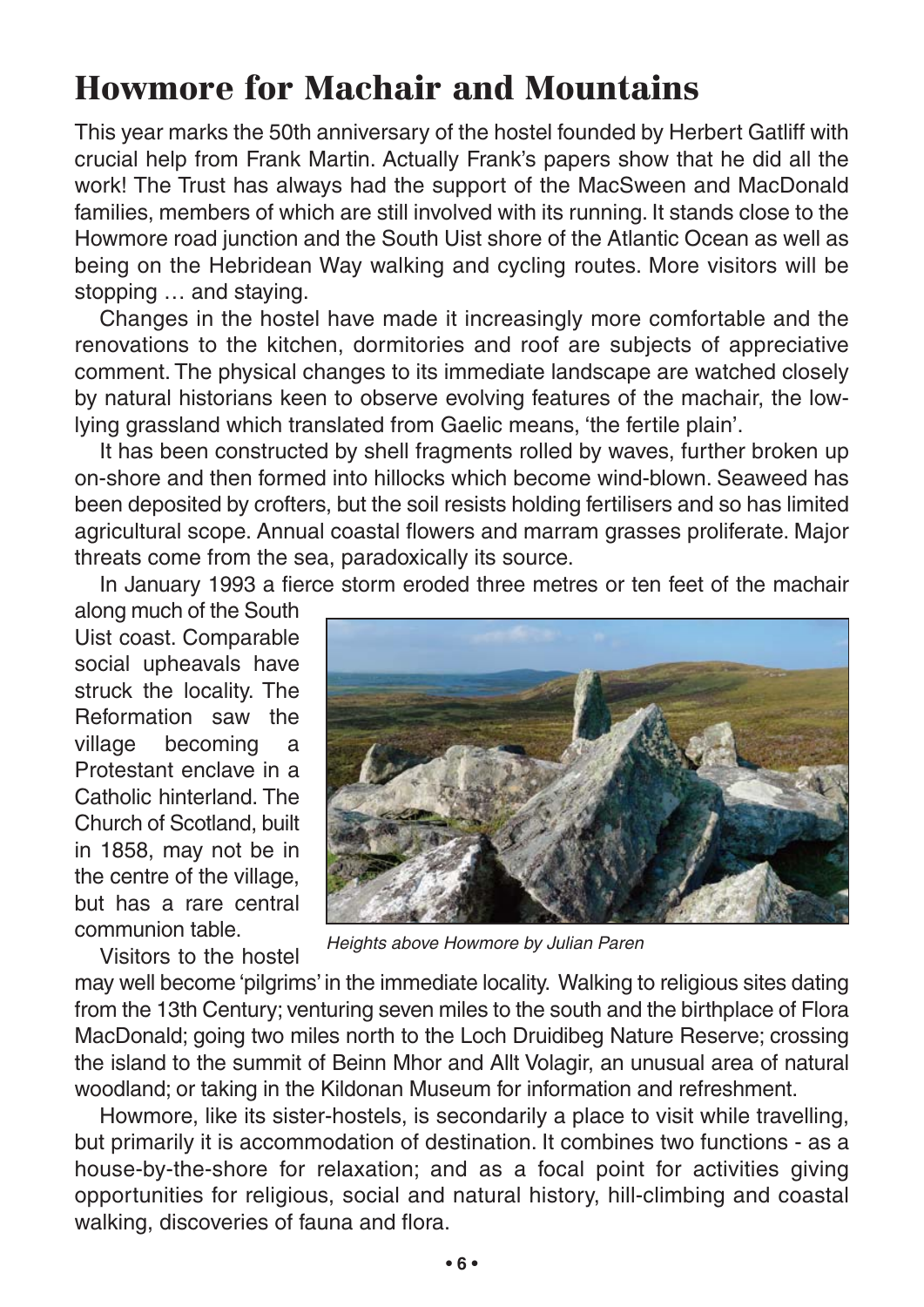#### **From the Hebridean Hostellers Issue of Five Years Ago …**

'The number of visitors to the Gatliff website has increased somewhat dramatically this year. In the first two months of 2011 the average daily rate of visits was over 100. Out of 6132 visits, 4122 were by unique visitors. This is, of course, the season of planning holidays.' (Editor: John Humphries) [Onwards and upwards]

#### **and of Ten Years Ago …**

'CalMac's new timetables have seen the introduction of Sunday services on the Leverburgh - Berneray ferry. So for the first time ever cars and passengers can access Harris and continue through to Lewis on Sundays.' (Editor: John Humphries) [An example of the relentless travel movement that leads to social changes]



The Rhenigidale Shore by Julian Paren

#### **and Fifteen …**

'The islands have been quiet so far this year, the outbreak of Foot & Mouth Disease clearly affecting our visitor numbers. We thank hostellers for observing the precautionary measures and ask them to continue to do so.' (Editor: Lawrence Washington) [How that disease affected both business and pleasure]

#### **and Twenty …**

'Len Clark has written Herbert Gatliff - An English Eccentric and it has just been published by the Gatliff Trust. The 27-page booklet contains a brief biography, some examples of his writing and several reminiscences from those who knew him. A copy has been sent to the common rooms of all Youth Hostels in the British Isles.' (Editor: Jim McFarlane) [Our beginnings were well-broadcast]

#### **Twenty-five …**

'Other volunteers from North Ely Expeditions went to Berneray and carried out maintenance work at the hostel, and at long last, removed the last of the bunk beds from the Common Room to the Dormitory. The hostel is now ready for another season of steady usage.' (Editor: Richard Genner) [Did some hostellers regret not being able to sleep in the hub of activity?]

#### **… and now Thirty**

'John Joyce and Arthur Meaby co-ordinated a work party (at Berneray) at Easter. With Roy Ashworth's help the hostel was commissioned for opening on 1 May. The kitchen work surfaces were completed and the sink installed.' (Editor: Peter Clarke) [Great service was given by installers and installations]